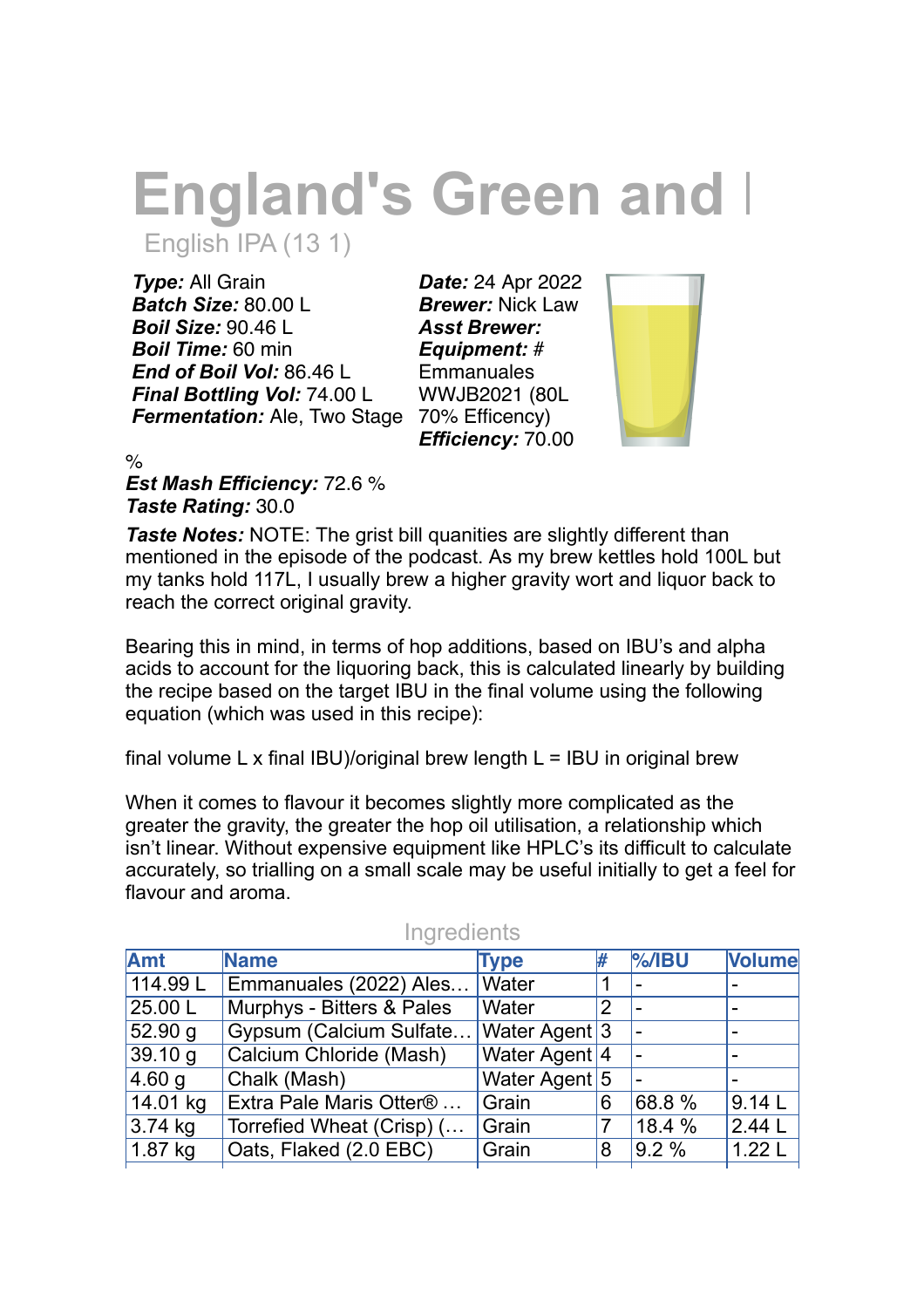| $0.75$ kg  | Cara Gold Malt (Crisp) (1 Grain                           |       | 9        | 3.7%               | $\vert$ 0.49 $\vert$ L |
|------------|-----------------------------------------------------------|-------|----------|--------------------|------------------------|
| 42.16 g    | Harlequin $\otimes$ [10.50 %] - B Hop                     |       |          | 10 12.4 IBUs -     |                        |
| $168.63$ g | Most™ [8.00 %] - Steep/                                   | Hop   |          | 11   14.2 IBUs   - |                        |
| $168.63$ g | Mystic [5.00 %] - Steep/                                  | Hop   |          | 12 8.9 BUs         |                        |
| 84.32 g    | Godiva™ [7.00 %] - Stee                                   | Hop   |          | 13 6.8 BUs         |                        |
| 84.32 g    | Olicana [7.00 %] - Steep /                                | Hop   |          | 14 $6.2$ IBUs      |                        |
| $1.0$ pkg  | Verdant IPA Yeast (Lalle                                  | Yeast | $115$ ]- |                    |                        |
|            | 1000.00 g Jester <sup>®</sup> [8.00 %] - Dry H            | Hop   |          | 16 0.0 IBUs        |                        |
|            | $\overline{500.00 g}$ Most <sup>™</sup> [8.00 %] - Dry Ho | Hop   |          | 17 0.0 IBUs        |                        |
|            | 500.00 g   Mystic [5.00 %] - Dry Hop                      | Hop   |          | 18 0.0 IBUs        |                        |

### Gravity, Alcohol Content and Color

*Est Original Gravity:* 1.056 SG *Est Final Gravity:* 1.010 SG *Estimated Alcohol by Vol:*  $6.1 \%$ *Bitterness:* 48.6 IBUs *Est Color:* 7.8 EBC

*Measured Original Gravity:* 1.058 SG *Measured Final Gravity:* 1.012 SG *Actual Alcohol by Vol:* 6.1 % *Calories:* 545.8 kcal/l

### Mash Profile

*Mash Name:* # WWJB 64C Single Infusion *Sparge Water:* 70.11 L *Sparge Temperature:* 78.0 C *Adjust Temp for Equipment:* **TRUF** *Est Mash PH:* 5.69 *Measured Mash PH:* 5.21

*Total Grain Weight:* 20.38 kg *Grain Temperature:* 11.0 C *Tun Temperature:* 45.0 C *Target Mash PH:* 5.20 *Mash Acid Addition:* None *Sparge Acid Addition:* None

#### Mash Steps

| <b>Name</b> | <b>Description</b>             | <b>Step</b><br><b>Temperature</b> Time | <b>Step</b> |
|-------------|--------------------------------|----------------------------------------|-------------|
| Mash Step   | Add 41.76 L of water at 75.2 C | 64.0 C                                 | 70 min      |

*Sparge:* Fly sparge with 70.11 L water at 78.0 C *Mash Notes:*

#### Carbonation and Storage

*Carbonation Type:* Bottle *Pressure/Weight:* 435.27 g *Keg/Bottling Temperature:* 21.1 C

*Volumes of CO2:* 2.3 *Carbonation Est:* Bottle with 435.27 g Corn Sugar *Carbonation (from Meas*